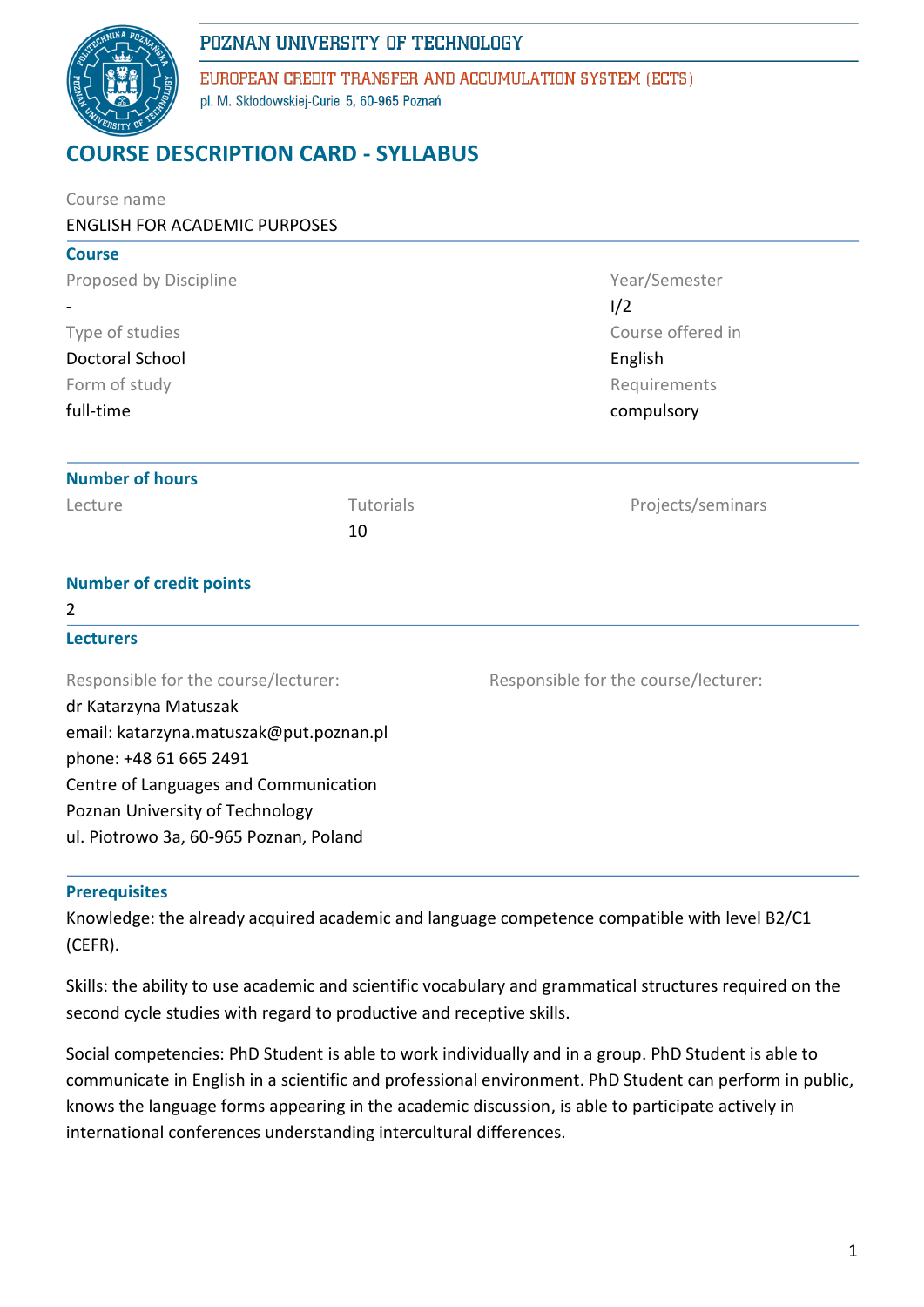

EUROPEAN CREDIT TRANSFER AND ACCUMULATION SYSTEM (ECTS) pl. M. Skłodowskiej-Curie 5, 60-965 Poznań

### **Course objective**

1. Advancing students' academic language competence towards C1 level (CEFR).

2. Development of the ability to use academic and scientific language effectively in both receptive and productive language skills.

3. Improving the ability to write scientific narrative text, use formal academic register, paraphrase and sum up.

4. Improving the ability to function effectively in international scientific society.

5. Improving skills related to the presentation of the doctoral dissertation and the paper on an international forum.

### **Course-related learning outcomes**

### Knowledge

A PhD student who graduated from doctoral school knows and understands:

1) fundamental dilemmas of contemporary civilization - art of preparing scientific presentations and speeches - scientific vocabulary and terminology used at international conferences in contemporary scientific world, [P8S\_WK/SzD\_W05]

2) economic, legal, ethical and other important conditions of research work - general academic and specialist vocabulary required for the scientific research, [P8S\_WK/SzD\_W06]

3) fundamental rules and regulations concerning the transfer of knowledge to the economic and social spheres, commercialization of research results and know-how related to these results - ability to define, characterize and explain terms and phenomena in the field of research. [P8S\_WK/SzD\_W07]

Skills

A PhD student who graduated from doctoral school can:

1) communicate on the subject of specialization to a degree permitting active participation in international scientific community - deliver an effective scientific presentation, [P8S\_UK/SzD\_U04] 2) disseminate results of research work also in the forms popularizing science - use academic formal style in both scientific speaking and writing, [P8S\_UK/SzD\_U05]

3) initiate debates; to participate in scientific discussions/discourse - take part in scientific discourse and debate, [P8S\_UK/SzD\_U06], [P8S\_UK/SzD\_U07]

4) command of English language on at least B2 level according to the Common European Framework of Reference for Languages (CEFR) on the level that allows active participation in the international scientific and professional community - take part in scientific debate, interpret and analyze data using the principles of rhetoric, [P8S\_UK/SzD\_U08]

5) plan and realize individual and team research projects, also in international environment - understand and analyze intercultural aspect of education and correspond with international scientific and research institutions. [P8S\_UK/SzD\_U09]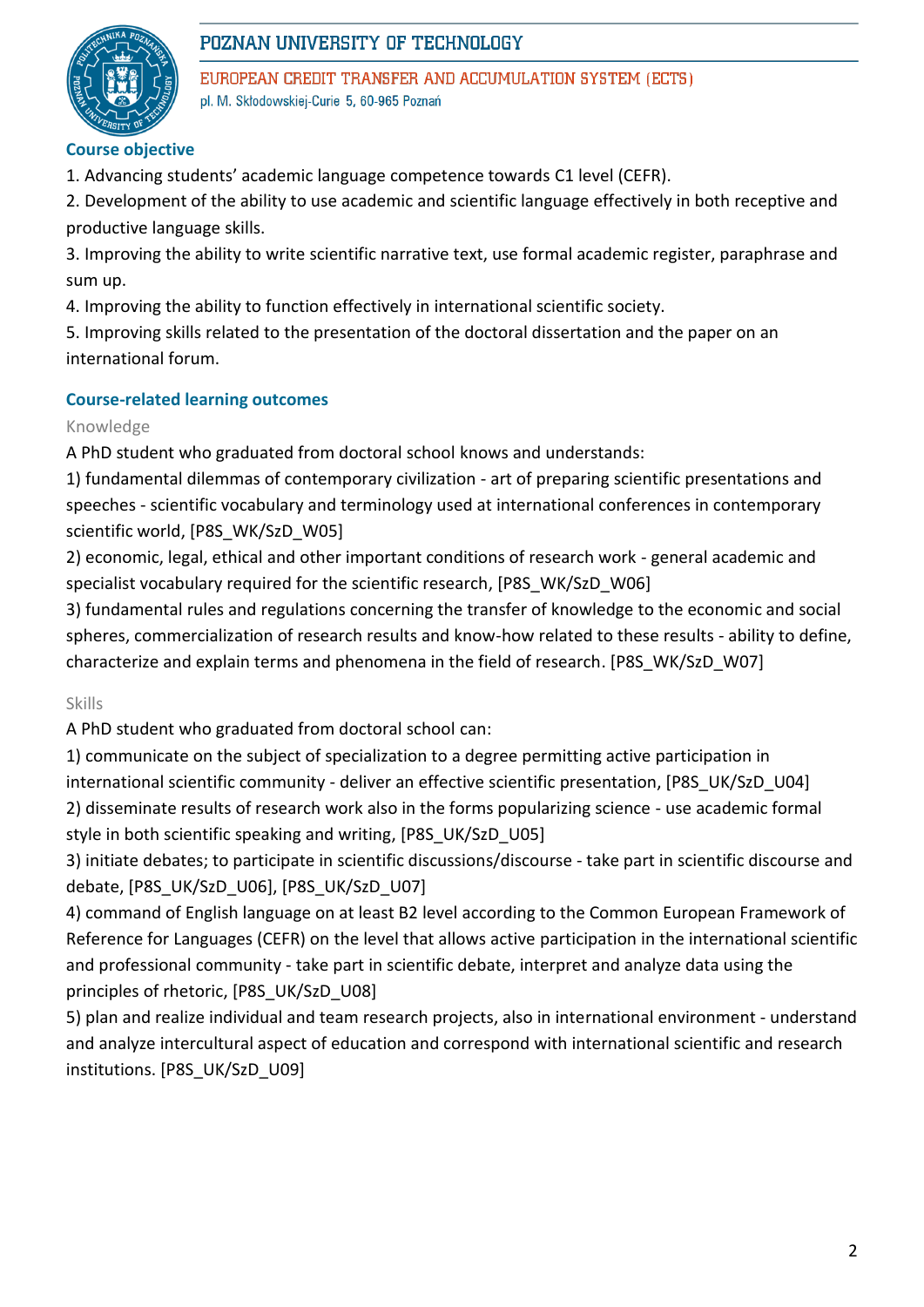

EUROPEAN CREDIT TRANSFER AND ACCUMULATION SYSTEM (ECTS) pl. M. Skłodowskiej-Curie 5, 60-965 Poznań

Social competences

A PhD student who graduated from doctoral school is ready to:

1) fulfilling the social obligations of researchers and creators - communicate effectively in a field specific/professional area, [P8S\_KO/SzD\_K04]

2) initiate actions in the public interests - popularize the effects of his/ her research, knowledge of his/her scientific field and his own research and scientific achievements in the scientific forum, [P8S\_KO/SzD\_K05]

3) maintain and develop the ethos of research and creative communities, including:

- conducting independent scientific activity,

- respecting the principle of public ownership of the results of scientific activities, including the principles of intellectual property protection - able to appear in public, give presentations, papers, take part in debates. Is able to communicate effectively and freely in an international academic environment. [P8S\_KR/SzD\_K07]

### **Methods for verifying learning outcomes and assessment criteria**

Learning outcomes presented above are verified as follows:

| PQF code   | Methods for verification of learning outcomes                   | Assessment criteria |
|------------|-----------------------------------------------------------------|---------------------|
| W05, W06,  | The student actively takes part in tutorials answering          | 19-20 points - 5.0  |
| W07        | teacher's questions, practicing and working on source           | 17-18 points - 4.5  |
|            | materials                                                       | 15-16 points - 4.0  |
|            |                                                                 | 13-14 points - 3.5  |
|            |                                                                 | 11-12 points - 3.0  |
|            |                                                                 | 0-10 points - 2.0   |
| U04, U05,  | The student submits 2 final tasks according to specific         | as above            |
| U06, U07,  | criteria: handout of the presentation (including date, author   |                     |
| U08, U09   | with affiliation, topic, plan, abstract, bibliography, glossary |                     |
|            | if needed) and delivers the academic presentation               |                     |
|            | Task 1: Handout                                                 |                     |
|            | Task 2: Presentation                                            |                     |
|            | Active participation in a course                                |                     |
|            |                                                                 |                     |
| K04, K05,  | The student delivers the public presentation for the            | as above            |
| <b>K07</b> | audience                                                        |                     |
|            | The student is able to answer listeners' questions and to       |                     |
|            | deal with difficult onces (knows the techniques of dealing      |                     |
|            | with difficult questions)                                       |                     |
|            | The student critically refers to the achievments within a       |                     |
|            | given scientific discipline                                     |                     |
|            |                                                                 |                     |